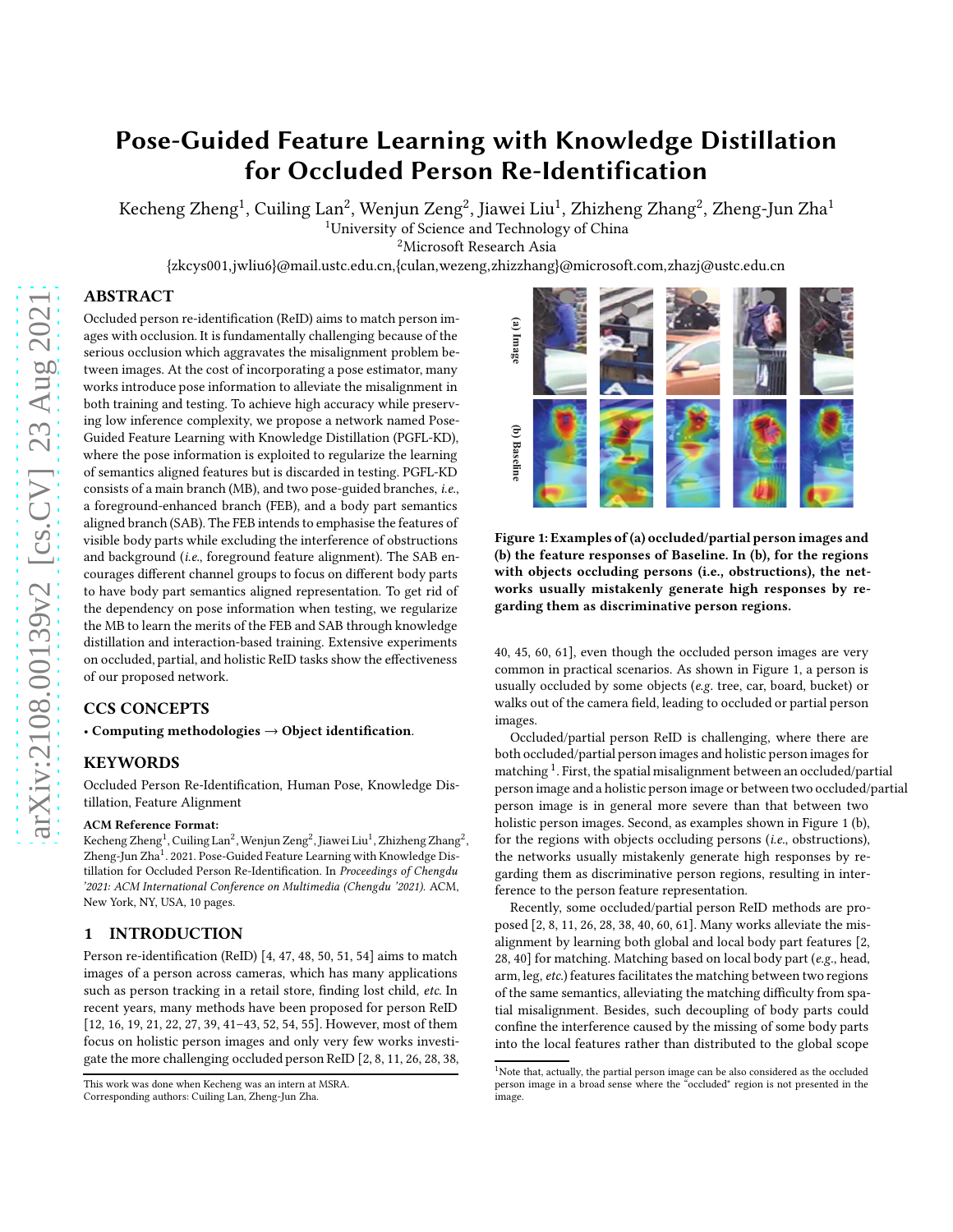feature. On the other hand, a local body part feature may not be capable of capturing some attributes which require a more global observation (e.g., a person is wearing the clothes of the same color for upper body and lower body). Thus, both global information and local information are vital especially for occluded person ReID. However, in general, to extract local body part features, an external pose estimator is utilized in both training and testing. This increases the complexity of the model (i.e., model size, computational cost) in testing/inference and is not friendly in deployment.

In this work, we aim to preserve the merits of the global features and local body part features for occluded person re-identification, while eliminating the requirement of a pose estimator in testing for low complexity. To this end, we propose a Pose-Guided Feature Learning with Knowledge Distillation (PGFL-KD) network, where the pose information is exploited to regularize the learning of global features and the pose estimator is discarded in testing. PGFL-KD consists of a main branch (MB), and two pose-guided branches: a foreground-enhanced branch (FEB), and a body part semantics aligned branch (SAB). First, we explicitly alleviate the interference from the obstructions (see Figure [1](#page-0-0) (b)) by learning foreground-enhanced feature in the FEB, where we define the foreground as the regions around detected visible body joints based on pose. Second, based on pose, we enable different channel groups to represent features of the different body parts to have semantics aligned representation in the SAB. To get rid of the dependency on pose information when testing, the MB is "taught" to ignore the interference from obstructions and background through knowledge distillation, and to learn semantics aligned representations through our interaction-based training, where the latter is promoted by our multi-part contrastive loss and interaction-based training.

The main contributions of this paper are summarized as follows:

- We propose a Pose-Guided Feature Learning with Knowledge Distillation (PGFL-KD) network for effective occluded person re-identification. Through pose-guided interaction learning (i.e., knowledge distillation and interaction-based training), we enable the discarding of dependency on pose estimator while preserving high performance in testing.
- We introduce two pose-guided branches in the training in order to possess two merits for teaching the MB: 1) exclusion of the interference from the obstructions and background (by the FEB); 2) semantics aligned feature representation (by the SAB).

To the best of our knowledge, this is the first work that distills the robust feature representations based on pose in training but does not need pose in testing for occluded person ReID. Extensive experiments on occluded, partial, and holistic ReID tasks show the effectiveness of our proposed network and validate the superiority of PGFL-KD over various state-of-the-art methods.

# 2 RELATED WORKS

Occluded/Partial Person Re-identification. Occluded person ReID [\[60\]](#page-9-1) aims to match person images of both occluded/partial person and holistic person. Zheng et al. [\[56](#page-8-25)] propose a global-tolocal matching model to capture the spatial layout information. He et al. [\[8\]](#page-8-18) reconstruct the feature map of a partial query from

the holistic pedestrian, and further improve it with a foregroundbackground mask to reduce the influence of background clutter in [\[11\]](#page-8-19). Iodice et al. [\[14](#page-8-26)] align partial views by using human pose information and hallucinate the missing parts with a Cycle-Consistent Adversarial Networks [\[58\]](#page-9-3). Sun et al. propose a Visibility-aware Part Model (VPM) in [\[38\]](#page-8-22), which learns to perceive the visibility of regions by self-supervised learning. Zhuo et al. [\[60](#page-9-1)] propose occluded/non-occluded binary classification (OBC) loss to regular-ize the feature learning. Luo et al. [\[26](#page-8-20)] propose a spatial transform module to transform the holistic image to align with the partial ones, and further calculate the distance of the aligned pairs. Fan et al. [\[1\]](#page-8-27) propose a spatial-channel parallelism network (SCPNet) that encodes spatial body part features into specific channels and fuses the holistic and part features to obtain discriminative features. However, the spatial parts are obtained by dividing the feature map into several spatial horizontal stripes which cannot assure the alignment of body part semantics. Recently, many works introduce a pose estimator [\[37](#page-8-28), [46\]](#page-8-29) to obtain semantics aligned local body part features, and global feature for matching [\[2,](#page-8-17) [28,](#page-8-21) [40\]](#page-8-23). Miao et al. [\[28\]](#page-8-21) propose a pose guided feature alignment method, which extracts the local body part features based on pose and alleviates the influence of occluded body regions in matching. HOReID [\[40\]](#page-8-23) adopts high-order relation and human-topology information for feature learning and alignment. PVPM [\[2\]](#page-8-17) utilizes the characteristic of part correspondence to estimate whether a part suffers from the occlusion or not. However, these methods extract local body part features based on pose information and a pose estimator is needed in testing, which increases the complexity of inference model.

In this paper, we aim to exploit the local body part semantics aligned feature representations for high performance while discarding the dependency on a pose estimator in testing for low complexity.

Knowledge Distillation.Knowledge distillation is one of the most popular techniques in model compression and acceleration [\[5](#page-8-30)]. It in general transfers knowledge from one model (i.e., a teacher) to another (i.e., a student), usually from a larger model to a smaller one. In this work, we aim to transfer the knowledge from the poseguided branches to the main branch during the training, which enables the discarding of pose-based branches while maintaining good performance.

### 3 PROPOSED METHOD

We propose a network named Pose-Guided Feature Learning with Knowledge Distillation (PGFL-KD) for occluded person ReID. Figure [2](#page-2-0) shows the flowchat for training. PGFL-KD consists of three branches: a main branch (MB), a foreground-enhanced branch (FEB), and a body part semantics aligned branch (SAB). Guided by pose information, the FEB learns foreground-enhanced feature which allevates the interference from obstructions and background (see Sec. 3.2) while the SAB learns body part semantics aligned feature (see Sec. 3.3). We promote the global feature in the MB to possess the merits of the features in the other two branches by distilling knowledge from them. Particularly, we encourage the global feature  $f_G$ to approach the foreground-enhanced feature  $f_E$  by adding consistent loss. Moreover, we encourage the global feature  $f_G$  to be body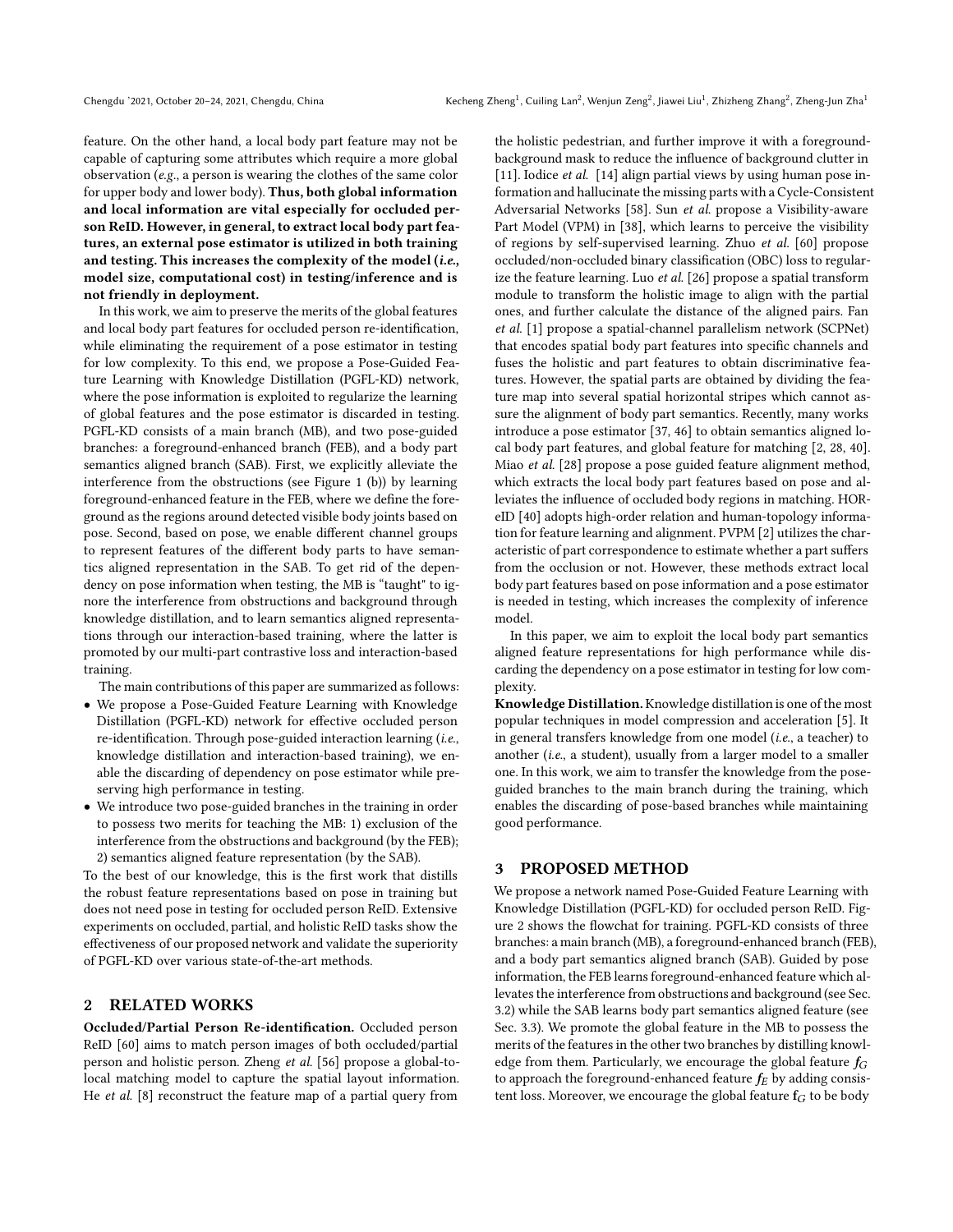<span id="page-2-0"></span>

Figure 2: Illustration of our proposed network Pose-Guided Feature Learning with Knowledge Distillation (PGFL-KD), where the pose information is exploited to regularize the learning of semantics aligned features but is discarded in testing. PGFL-KD consists of a main branch (MB) and two pose-guided branches: a foreground-enhanced branch (FEB), and a body part semantics aligned branch (SAB). In testing, only the MB is needed. The FEB aims to alleviate the interference of obstructions and background by learning foreground-enhanced feature. The SAB aims to learn body part semantics aligned feature representations. We distill the knowledge from the two branches to the MB by the knowledge distillation losses (i.e., consistent loss w.r.t. the FEB, and multi-part contrastive loss and interaction-based training (marked by purple) w.r.t. the SAB.

part semantically aligned as  $f_P$  by using multi-part contrastive loss and enabling channel wise fusion. In this way, we are capable of exploiting only the MB in the testing with satisfied performance, where the pose related two branches are discarded.

#### 3.1 Feature Extraction

Similar to others works, we exploit both global features and local body part features in training. In contrast, we leverage the local body part features to regularize the global feature learning and only use the global feature in inference. We review how to obtain them.

Global Feature Extraction. As illustrated in Figure [2,](#page-2-0) for the main branch, we use a backbone network (e.g., ResNet-50) to extract a feature map  $F \in \mathbb{R}^{h \times w \times c}$ , where  $h$ , w,  $c$  denote the height, width, and the number of channels, respectively. Then we adopt a global average pooling operation  $g(\cdot)$  on the feature map F to output a global feature  $f_G = g(F) \in \mathbb{R}^c$ , where  $c = 2048$ .

Local Body Part Feature Extraction. For local body part feature extraction, we obtain local body part features with the guidance of the estimated human pose. Based on the off-the-shelf human pose (key-points) estimator (HR-Net [\[37\]](#page-8-28)), given an input image, we obtain the heat map, with the responses identifying the estimated

positions of each key point (in total 17 key points, with one channel denoting background), respectively. We merge the key-points based on semantics to have a merged heatmap  $H \in \mathbb{R}^{h \times w \times K}$  of  $K = 8$  channels corresponding to  $K$  key-point groups: including head, left lower arm, right lower arm, left knee, right knee, left ankle, right ankle, and torso. We denote the  $k^{th}$  channel of H as  $H_k = H(:, k)$ . To suppress noise and outliers,  $H_k$  is obtained by spatially normalizing original key-point heatmap with a softmax function. Note that for an occluded key point, the pose estimator in general output low responses in the heatmap.

With the guidance of key-points regions, we get  $K$  groups of semantic local features  $\{f_{l,k}\}\vert_{k=1}^K$  by spatially pooling the feature with each key-point heatmap as attention, respectively. We obtain the features as:

$$
f_{l,k} = g(F \odot (H_k \otimes \boldsymbol{e}_K)), \quad k = 1, \cdots, K,
$$
 (1)

where ⊗ denotes outer product, ⊙ denotes Hadamard product,  $g(\cdot)$ denotes global average pooling,  $\pmb{e}_K\, \in\, \mathbb{R}^{K}$  denotes a vector of all ones,  $f_{l,k} \in \mathbb{R}^c$ .

Based on local body part features, we explicitly alleviate the interference from the obstructions and background by learning foreground-enhanced feature in the FEB, where we define the foreground as the regions around detected visible body joints based on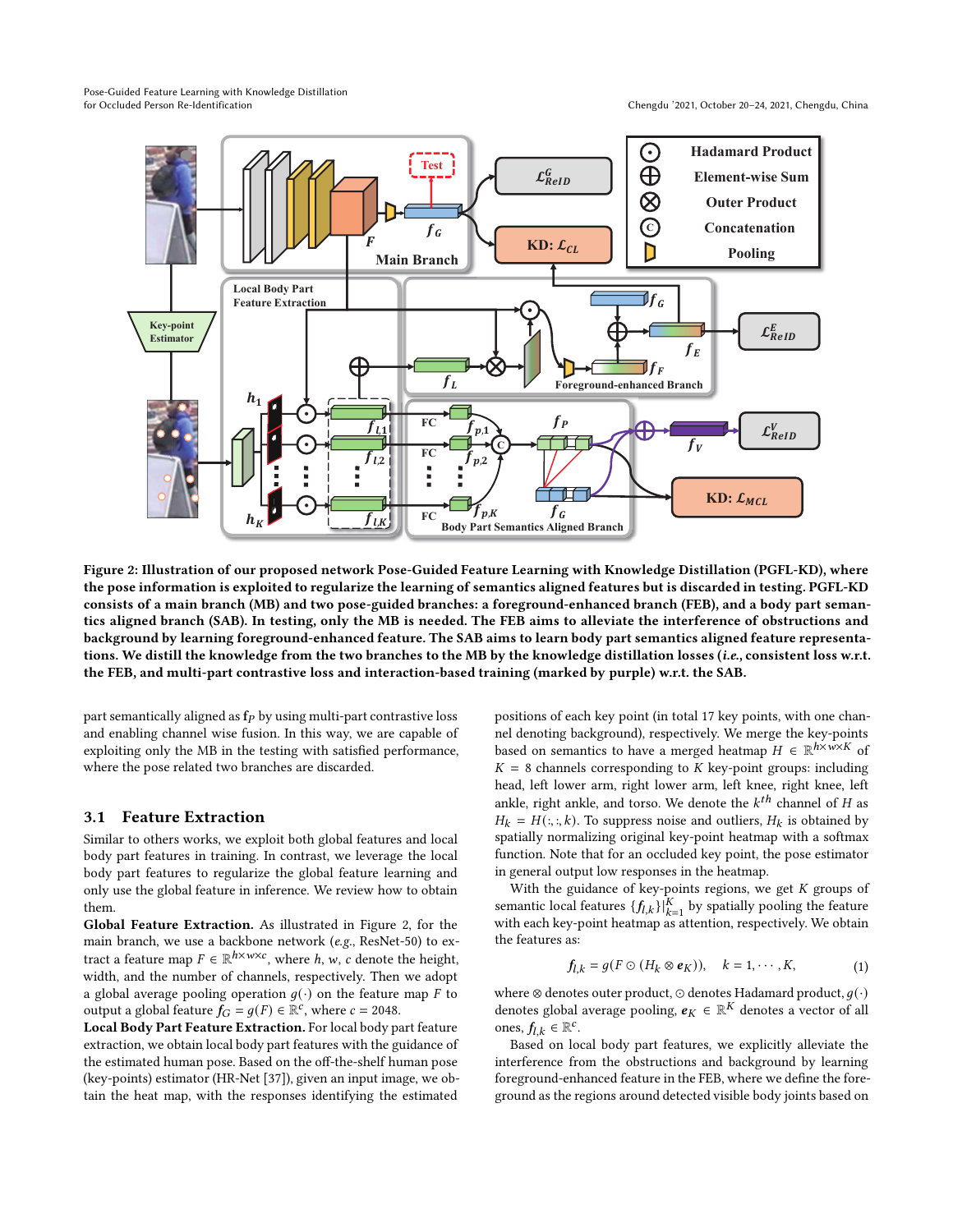pose. Meanwhile, we also use the local body part features to enable different channel groups to represent features of the different body parts to have semantics aligned representation in the SAB. We introduce the FEB and SAB in details in the following subsections.

#### 3.2 Foreground-enhanced Branch (FEB)

The Foreground-enhanced Branch (FEB) intends to emphasise the features of visible body parts while excluding the interference of occluding objects and background. Specifically, we use the sum of local body part features as a query to find more salient foreground regions in the feature map to obtain enhanced foreground feature. We distill the knowledge from the FEB to the MB.

Pose-Guided Feature Enhancement. With the local body part features  $f_{l,k}$  ( $k = 1, \dots, K$ ) representing the informative foreground human parts, we intend to let the feature learning focus on more semantically meaningful regions. We propose a pose-guided foregroundenhanced module to improve the quality of the pooled feature by emphasising the features of visible body parts.

As illustrated in Figure [2,](#page-2-0) given a feature map  $F~\in~\mathbb{R}^{h \times w \times c}$ and its pose-based pooled feature vector  $f_L$   $\in \mathbb{R}^c$ , where  $f_L$  =  $(\sum_{k=1}^{K} f_{l,k})/K$ , we first calculate the cosine similarity between the feature  $f_L$  and the feature map F at each pixel. Then we use softmax function to calculate the attention score map with the score value a position  $(i, j)$  as

$$
a_{i,j} = \frac{\exp(F_{i,j} \cdot f_L)}{\sum_{i,j} \exp(F_{i,j} \cdot f_L)}, \quad i \in [1, h], j \in [1, w],
$$
 (2)

where  $F_{i,j} \in \mathbb{R}^c$  denotes the feature vector at position  $(i, j)$  of the feature map  $F$ . After obtaining the attention score map, we use it as the weights for attentive pooling of the feature map to output the foreground feature vector as

$$
f_F = \sum_{i,j} a_{i,j} \times F_{i,j}.
$$
 (3)

This attentive pooling procedure can effectively shift the focus of the pooled feature vector to the body part regions, leading to more meaningful foreground representation. In order to enable the model to preserve more complete information, we add the foreground feature and the global feature to have the foreground-enhanced feature  $f_E = f_F + f_G$ .

Knowledge Distillation. In order to get rid of the dependency on pose information in testing and inherent the merit of the foregroundenhanced feature, we regularize the feature learning of the MB by distilling knowledge from the FEB using consistent loss as

<span id="page-3-1"></span>
$$
\mathcal{L}_{CL} = \|f_G - f_E\|_2^2, \tag{4}
$$

where the feature  $f_E$  from the FEB acts as the teacher and the MB as the student (by detaching the foreground-enhanced feature  $f_E$ ).

#### <span id="page-3-0"></span>3.3 Body Part Semantics Aligned Branch (SAB)

The SAB encourages different channel groups to focus on different body parts to have semantics aligned representation. In order to get rid of the dependency on pose information when testing, we regularize the MB to learn the merits of the SAB branches through multi-part contrastive loss for knowledge distillation and interaction-based training.

For the SAB, to generate body part semantics aligned feature representation  $f_P$ , we reduce the number of dimension of each local body part feature  $f_{l,k}$  by K to have  $f_{p,k}$ , and concatenate them as  $f_P = [f_{p,1}, f_{p,2}, \cdots, f_{p,K}]$ . Here  $f_{p,k} = ReLU(BN(W_k f_{p,k}))$ , where  $W \in \mathbb{R}^{\frac{c}{K} \times c}$  and BN denotes batch normalization operation. Multi-part Contrastive Loss. We use the multi-part contrastive loss to explicitly align the global feature  $f_G$  with the local body part feature  $f_P$  to have the semantics aligned feature representation.

To align with the local part feature  $f_P$ , we split the global feature  $f_G$  of the MB into *K* groups, *i.e.*,  $f_G = [f_{g,1}, f_{g,2}, \dots, f_{g,K}]$ , where  $f_{g,k} \in \mathbb{R}^{c/K}$  . Particularly, for an input image, we encourage the consistency of the features between a local part feature  $f_{p,k}$  and its corresponding channel-group  $f_{q,k}$  of the global feature, and encourage the dissimilarity of the features between a local part  $f_{p,k}$  and a channel-group  $f_{q,i}$  of a different body part of the global feature, where  $i \neq j$ . To exploit the symmetry of a human body, we consider that feature of the left part (e.g., left shoulder) of the body should also be close to the feature of the corresponding right part (e.g., right shoulder). By following the design of the multi-positive contrastive loss [\[6\]](#page-8-31), for an image, we have the multi-part contrastive loss as

$$
\mathcal{L}_{MCL} = -\sum_{i=1}^{K} \log \frac{\sum_{j \in \mathcal{P}(i)} \exp (f_{g,j} \cdot f_{p,i})}{\sum_{j \in \mathcal{P}(i)} \exp (f_{g,j} \cdot f_{p,i}) + \sum_{j \in N(i)} \exp (f_{g,j} \cdot f_{p,i})},
$$
\n(5)

where  $N(i)$  denotes the negative set within the global feature  $f_G$ w.r.t. the i<sup>th</sup> part feature  $f_{p,i}$ . For example, when the i<sup>th</sup> part feature  $f_{p,i}$  denotes the feature of left foot, the left foot and right foot features in the global feature belongs to positive set while other part features belongs to negative set. Note that in such distillation, the local body part features act as teacher and the MB acts as student (by detaching the local body part feature  $f_P$ ).

Interaction-based Optimization. Besides the above multi-part contrastive loss for distilling semantics aligned representation, we enable the interaction between local part features and global feature to promote the channel-wise semantic alignment through joint learning by fusing.

Particularly, we enable the joint optimization of the two branches by fusing the global features with the local part features by elementwise addition, i.e.,

$$
f_V = f_G + f_P. \tag{6}
$$

The widely-used ReID loss  $\mathcal{L}_{ReID}$  (i.e., the cross-entropy loss for identity classification (ID Loss), and the ranking loss of triplet loss with batch hard mining [\[12\]](#page-8-6) (Triplet Loss)), is added on the fused feature  $f_V$ , which we refer to  $\mathcal{L}_{ReID}^V$ .

The fusion followed by supervision plays the role of assisting the feature alignment, which drives different channel groups of the global feature to focus on different human body parts. We will give the analysis below.

Analysis from Perspective of Gradients: For the body part feature  $fp$ , features of different local body parts are allocated into different channel groups of  $fp$  and are thus semantically aligned across two images. Global feature  $f_G$  is not naturally semantically aligned but it contains more comprehensive information. We promote their interaction by element-wisely fusing them. We analyze the optimization gradients for the two branches below.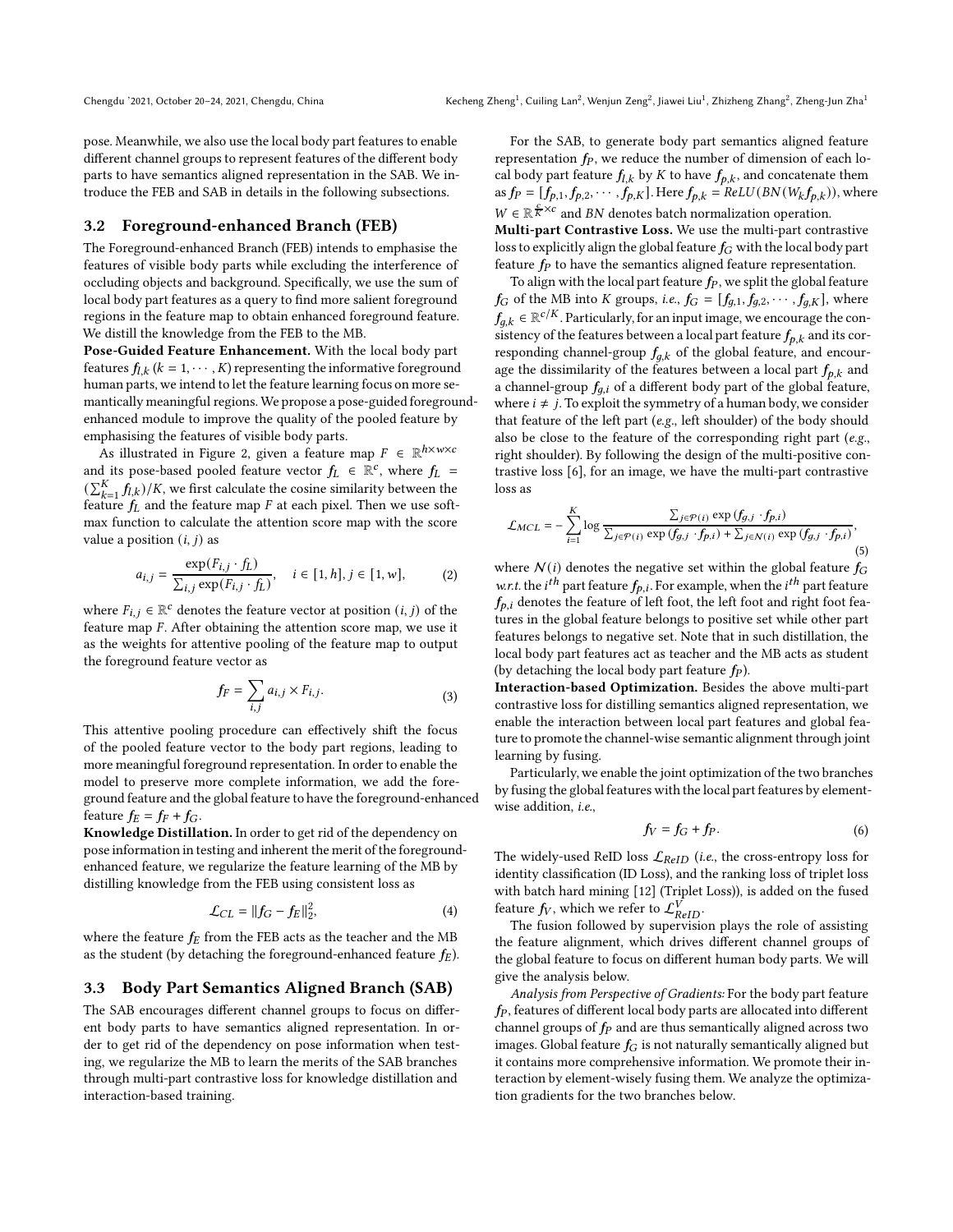We take the triplet-loss as an example to analyze the gradients for the two branches, where the analysis w.r.t the classification loss is similar. We denote the two branch fused features of an anchor sample, a positive sample, and a negative sample as  $v_a = f_G^a + f_P^a$ ,  $v_p = f_G^p$  $f_Q^p + f_P^p$  $\mathcal{L}_P^{P}$ ,  $v_n = f_G^n + f_P^n$  respectively (that could be sampled from a mini-batch).

We define the triplet loss on the positive-pair and the negativepair as

$$
\mathcal{L}_{tri} = -\log \frac{e^{\sigma_a^T \cdot \sigma_p}}{e^{\sigma_a^T \cdot \sigma_p} + e^{\sigma_a^T \cdot \sigma_n}} = -\log \left(1 + e^{\sigma_a^T \cdot \sigma_n - \sigma_a^T \cdot \sigma_p}\right). \tag{7}
$$

For the triplet loss, the gradients w.r.t. the two features are as

$$
\frac{\partial \mathcal{L}_{tri}}{\partial f_G^a} = \frac{\partial \mathcal{L}_{tri}}{\partial v_a} \cdot \frac{\partial v_a}{\partial f_G^a} = \frac{v_p - v_n}{1 + e^{(f_G^a + f_p^a)^T \cdot v_p - (f_G^a + f_p^a)^T \cdot v_n}},\tag{8}
$$

$$
\frac{\partial \mathcal{L}_{tri}}{\partial f_p^a} = \frac{\partial \mathcal{L}_{tri}}{\partial v_a} \cdot \frac{\partial v_a}{\partial f_p^a} = \frac{v_p - v_n}{1 + e^{\left(f_o^a + f_p^a\right)^T \cdot v_p - \left(f_o^a + f_p^a\right)^T \cdot v_n}}.
$$
(9)

We can see that the gradient for each branch/feature is related with/influenced by the feature of the other branch, which denotes they are not independent but interacted. Moreover, the optimization direction (gradient) w.r.t. the global feature and that w.r.t. the part-aligned local feature are the same. When their optimization directions are the same, the two features share similar behaviors and are prone to have consistent characteristics/semantics. Specifically, the local feature is semantically aligned and thus encourages the global feature to be similarly semantically aligned.

## 3.4 Overall Loss Function

To drive both global branch and local branch to learn discriminative feature representations, we add the ReID loss on the global feature  $f_G$  (denoted as  $\mathcal{L}_{ReID}^G$ ), the foreground-enhanced feature  $f_E$ (denoted as  $\mathcal{L}_{ReID}^E$ ), and the body part semantics aligned feature (after fusion)  $f_V$  (denoted as  $\mathcal{L}_{ReID}^{V}$ ). Together with the distillation losses, the overall loss is as

$$
\mathcal{L} = \mathcal{L}_{ReID}^{G} + \mathcal{L}_{ReID}^{E} + \mathcal{L}_{ReID}^{V} + \lambda_{cl} \mathcal{L}_{CL} + \lambda_{mcl} \mathcal{L}_{MCL},
$$
 (10)

where  $\lambda_{cl}$  and  $\lambda_{mcl}$  denote hyper-parameters for balancing the losses.

## 3.5 Inference/Testing

In the testing phase, we discard the pose estimator and only use the main branch (MB), where the feature  $f_G$  is used for matching. This removes the dependency on a pose estimator and makes the model simple with low computational complexity in testing.

### 4 EXPERIMENTS

#### 4.1 Datasets and Evaluation Metrics

We evaluate our methods using four person ReID datasets, including two occluded datasets (Occluded-Duke [\[28\]](#page-8-21), and Occluded-ReID [\[60](#page-9-1)]), three partial datasets (Partial-REID [\[8\]](#page-8-18), Partial-iLIDS [\[8\]](#page-8-18), and our generated Partial-Duke), and two holistic datasets (DukeMT MCreID [\[31\]](#page-8-32) and Market-1501 [\[53\]](#page-8-33)), with details shown in Table [1.](#page-4-0) Occluded Person ReID Datasets. These datasets focus more on occluded person images, where in a cropped person image, a person is usually occluded by some other objects/obstructions. Occluded-Duke [\[28\]](#page-8-21) is generated from DukeMTMC-reID by leaving occluded

<span id="page-4-0"></span>

| Dataset                     | <b>Train Nums</b> | Testing Nums (ID/Image) |           |  |  |
|-----------------------------|-------------------|-------------------------|-----------|--|--|
|                             | (ID/Image)        | Gallery                 | Query     |  |  |
| Market-1501 [53]            | 751/12,936        | 750/19,732              | 750/3,368 |  |  |
| DukeMTMC-reID [31]          | 702/16,522        | 1,110/17,661            | 702/2,228 |  |  |
| Occluded-Duke [28]          | 702/15,618        | 1,110/17,661            | 519/2,210 |  |  |
| Occluded-ReID [60]          |                   | 200/1,000               | 200/1,000 |  |  |
| Partial-REID <sup>[8]</sup> |                   | 60/300                  | 60/300    |  |  |
| Partial-iLIDS [8]           |                   | 119/119                 | 119/119   |  |  |
| Partial-Duke (Ours)         | 702/16,522        | 1,110/17,661            | 702/2,228 |  |  |

Table 1: Dataset details. We evaluate our proposed method on seven public datasets, including two occluded datasets, three partial datasets and two holistic ones.

images and filtering out some noisy images. It contains 15,618 training images, 17,661 gallery images, and 2,210 occluded query images. Occluded-ReID [\[60\]](#page-9-1) is captured by the mobile camera, consisting of 2000 images of 200 occluded persons. Each identity has five full-body person images and five occluded person images with different types of severe occlusions.

Partial Person ReID Datasets. These datasets focus more on partial person images, where only a partial of a person is presented in the image due to imperfect detection or out of camera field. In a broad sense, these are also occluded person images. Partial-REID [\[8](#page-8-18)] includes 600 images from 60 people, with five full-body images and five partial images per person, which is only used for the test. Partial-iLIDS [\[8\]](#page-8-18) is based on the iLIDS [\[8\]](#page-8-18) dataset and contains a total of 238 images from 119 people captured by multiple nonoverlapping cameras in the airport, and their occluded regions are manually cropped.

The existing partial person ReID datasets are too small for reliable training and testing. For example, Partial-REID [\[8](#page-8-18)] includes only 600 images from 60 people and Partial-iLIDS [\[8](#page-8-18)] includes only 238 images from 119 people. There is a lack of large size partial person ReID dataset. To facilitate the investigation and evaluation, we generate a large partial person ReID dataset based on DukeMTMCreID. We refer to it as Partial-Duke. The original DukeMTMC-reID dataset is not designed for the investigation/evaluation of partial person ReID due to its small number of partial person images. We manually generate the Partial-Duke dataset. Partial-Duke contains 50% partial images and 50% holistic images for the training/query/gallery sets. For these partial images, a half of them are the cropped upper half (prone to be the upper body) of the original images, and another half of images are the cropped upper one third of the original images (prone to be the upper body). In total, it contains 702 identities of 16,522 training images, 702 identities of 2,228 queries, and 1110 identities of 17,661 gallery images.

Holistic Person ReID Datasets. Market-1501 [\[53](#page-8-33)] and DukeMT MC-reID [\[31](#page-8-32)] sare two widely-used large-scale holistic ReID datasets. Market-1501 contains 1,501 identities captured from 6 cameras. It has 19,732 gallery images, and 12,936 training images. This dataset contains very few occluded or partial person images. DukeMTMCreID dataset contains 1,404 identities, 16,522 training images, 2,228 queries, and 17,661 gallery images.

Evaluation Metrics. We use standard metrics in most person ReID literature, namely Cumulative Matching Characteristic Rank-1/5/10 (i.e., R1/R5/R10) and mean average precision (mAP).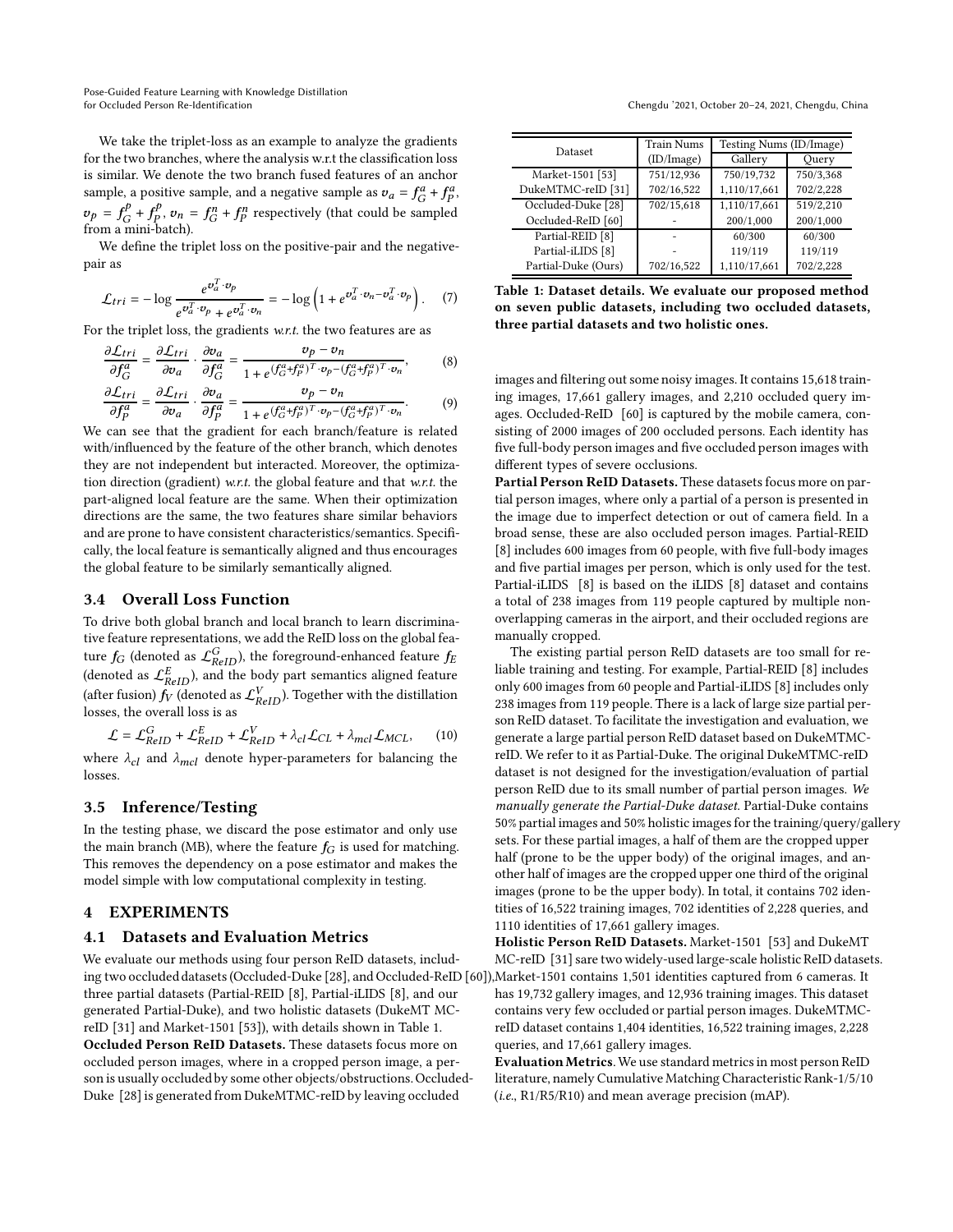<span id="page-5-0"></span>Chengdu '2021, October 20-24, 2021, Chengdu, China

| Kecheng Zheng <sup>1</sup> , Cuiling Lan <sup>2</sup> , Wenjun Zeng <sup>2</sup> , Jiawei Liu <sup>1</sup> , Zhizheng Zhang <sup>2</sup> , Zheng-Jun Zha <sup>1</sup> |  |  |  |
|-----------------------------------------------------------------------------------------------------------------------------------------------------------------------|--|--|--|
|                                                                                                                                                                       |  |  |  |

| Methods                 | Occluded-Duke |      | Occluded-REID |      |
|-------------------------|---------------|------|---------------|------|
|                         | Rank-1        | mAP  | Rank-1        | mAP  |
| LOMO+XQDA [21]          | 8.1           | 5.0  |               |      |
| DIM [44]                | 21.5          | 14.4 |               |      |
| Part-Aligned [49]       | 28.8          | 20.2 |               |      |
| HACNN [20]              | 34.4          | 26.0 |               |      |
| Random Erasing [57]     | 40.0          | 30.0 |               |      |
| PCB [39]                | 42.6          | 33.7 | 41.3          | 38.9 |
| AFPB[60]                |               |      | 68.2          |      |
| Part Bilinear [36]      | 36.9          |      |               |      |
| $FD-GAN [3]$            | 40.8          |      |               |      |
| AMC+SWM [56]            |               |      | 31.2          | 27.3 |
| <b>DSR</b> [8]          | 40.8          | 30.4 | 72.8          | 62.8 |
| <b>SFR</b> [10]         | 42.3          | 32   |               |      |
| Ad-Occluded [13]        | 44.5          | 32.2 |               |      |
| <b>TCSDO</b> [61]       |               |      | 73.7          | 77.9 |
| FPR [11]                |               |      | 78.3          | 68.0 |
| PGFA w/o pose [28]      | 46.0          | 34.4 |               |      |
| <b>PGFA</b> [28]        | 51.4          | 37.3 |               |      |
| PVPM [2]                |               |      | 66.8          | 59.5 |
| $PVPM+Aug [2]$          |               |      | 70.4          | 61.2 |
| HOReID <sup>[40]</sup>  | 55.1          | 43.8 | 80.3          | 70.2 |
| $ISP$ <sup>*</sup> [59] | 62.8          | 52.3 |               |      |
| Baseline                | 52.7          | 45.9 | 73.6          | 61.5 |
| PGFL-KD (Ours)          | 63.0          | 54.1 | 80.7          | 70.3 |

Table 2: Comparison with state-of-the-arts on two occluded datasets, i.e. Occluded-Duke [\[28\]](#page-8-21) and Occluded-REID [\[60\]](#page-9-1). \* denotes that ISP [\[59\]](#page-9-4) uses HRNet-W32 as the backbone and all other methods use ResNet50 backbone.

## 4.2 Implementation Details

For our PGFL-KD, We use ResNet50 pre-trained on ImageNet [\[32\]](#page-8-42) as our backbone network. Similarly, we build our baseline scheme Baseline using ResNet50. As [\[25](#page-8-43)], we perform data augmentation of randomly erasing [\[57\]](#page-8-37), cropping, and flipping. The images are resized to  $384 \times 128$ . Each mini-batch contains 64 images of 4 identities, where there are 16 images for each identity. Adam [\[18\]](#page-8-44) optimizer is adopted to optimize the networks. The initial learning rate is set to 0.00035. For the identity classifiers, a BNNeck is adopted, which contains a batch normalization layer [\[15\]](#page-8-45), and a fully connected layer followed by a softmax function. The network is jointly trained end-to-end for 120 epochs with an initialized learning rate of 3.5e-4. The learning rate is decayed by 0.1 at 30 and 70 epochs. We implement our framework with Pytorch.

The HR-Net [\[37](#page-8-28)] trained on the COCO dataset [\[23](#page-8-46)] is used to extract the human key-points. The keypoint extractor predicts 17 key-points, and we merge these key-points according to the body semantics to obtain  $K = 8$  key-points. Specifically, torso consists of left/right shoulders and hips. We merge the left (or right) elbow and wrist as the left (or right) lower arm. After merging, the  $K = 8$ key-points consist of head, left lower arm, right lower arm, left knee, right knee, left ankle, right ankle, and torso.

#### 4.3 Comparison with the State-of-the-Arts

Results on Occluded Person ReID Datasets. As are shown in Table [2,](#page-5-0) we mainly compare with methods of four categories: vanilla

<span id="page-5-1"></span>

| Methods                |        | Partial-REID | Partial-iLIDS |        |  |
|------------------------|--------|--------------|---------------|--------|--|
|                        | Rank-1 | Rank-3       | Rank-1        | Rank-3 |  |
| <b>DSR</b> [8]         | 50.7   | 70.0         | 58.8          | 67.2   |  |
| SFR [10]               | 56.9   | 78.5         | 63.9          | 74.8   |  |
| <b>VPM</b> [38]        | 67.7   | 81.9         | 65.5          | 74.8   |  |
| <b>PGFA</b> [28]       | 68.0   | 80.0         | 69.1          | 80.9   |  |
| AFPB [60]              | 78.5   |              |               |        |  |
| FPR [11]               | 81.0   |              | 68.1          |        |  |
| <b>TCSDO</b> [61]      | 82.7   |              |               |        |  |
| HOReID <sup>[40]</sup> | 85.3   | 91.0         | 72.6          | 86.4   |  |
| PGFL-KD (Ours)         | 85.1   | 90.8         | 74.0          | 86.7   |  |

Table 3: Comparison with state-of-the-art approaches on two partial datasets, i.e. Partial-REID [\[56](#page-8-25)] and PartialiLIDS [\[8\]](#page-8-18) datasets. Our method achieves competitive performance on the two partial datasets.

<span id="page-5-2"></span>

| Methods                | Partial-Duke |        |         |      |  |  |
|------------------------|--------------|--------|---------|------|--|--|
|                        | Rank-1       | Rank-5 | Rank-10 | mAP  |  |  |
| FPR [11]               | 69.2         | 834    | 87.6    | 50.5 |  |  |
| <b>PGFA</b> [28]       | 66.2         | 815    | 85.4    | 42.5 |  |  |
| <b>PVPM</b> [2]        | 74.6         | 837    | 88.9    | 57.3 |  |  |
| HOReID <sup>[40]</sup> | 77.6         | 86.3   | 90.9    | 59.0 |  |  |
| Baseline               | 70.1         | 82.2   | 87.7    | 51.2 |  |  |
| PGFL-KD (Ours)         | 81.1         | 89.5   | 92.7    | 64.2 |  |  |

Table 4: Performance comparison (%) with the state-of-thearts on our created large partial dataset, i.e. Partial-Duke.

holistic ReID methods [\[39,](#page-8-12) [49](#page-8-35)], holistic ReID methods with keypoint information [\[3,](#page-8-39) [36](#page-8-38)], partial ReID methods [\[8](#page-8-18), [10,](#page-8-40) [56](#page-8-25)], and occluded ReID methods [\[11,](#page-8-19) [13,](#page-8-41) [28](#page-8-21), [61\]](#page-9-2).

The first two category approaches achieve less satisfactory results, because they do not design the networks specific to the occluded ReID. For partial/occluded ReID methods, an obvious improvement is achieved on the two datasets. Our proposed PGFL-KD achieves the best performance when compared with these stateof-the-art methods, which outperforms the second best method HOReID [\[40](#page-8-23)] by 10.3% in mAP accuracy on the large dataset Occluded-Duke. Note that HOReID needs a pose estimator in testing but we do not. At the same inference complexity, our PGFL-KD outperforms the baseline scheme Baseline significantly by 8.2% and 8.8% in mAP on Occluded-Duke and Occluded-REID, respectively. Results on Partial Person ReID Datasets. To further evaluate our proposed scheme, in Table [3](#page-5-1) we report the results on two partial person ReID datasets, Partial-REID [\[56](#page-8-25)] and Partial-iLIDS [\[8\]](#page-8-18). As we can see, our proposed PGFL-KD outperforms the other methods by at least 1.4% in terms of Rank-1 accuracy on Partial-iLIDS and achieves the competitive results to HOReID[\[7](#page-8-47)] on Partial-REID. Our inference model is simple and does not need pose estimator but HOReID requires.

The existing partial person ReID datasets are too small for reliable training and testing. Thus we manually generate the Partial-Duke dataset, which is much larger than Partial-REID and PartialiLIDS (see Table [1.](#page-4-0) Table [4](#page-5-2) shows the comparison with the state-ofthe-art approaches on this large Partial-Duke dataset, where the results are obtained by running their source codes. We can see that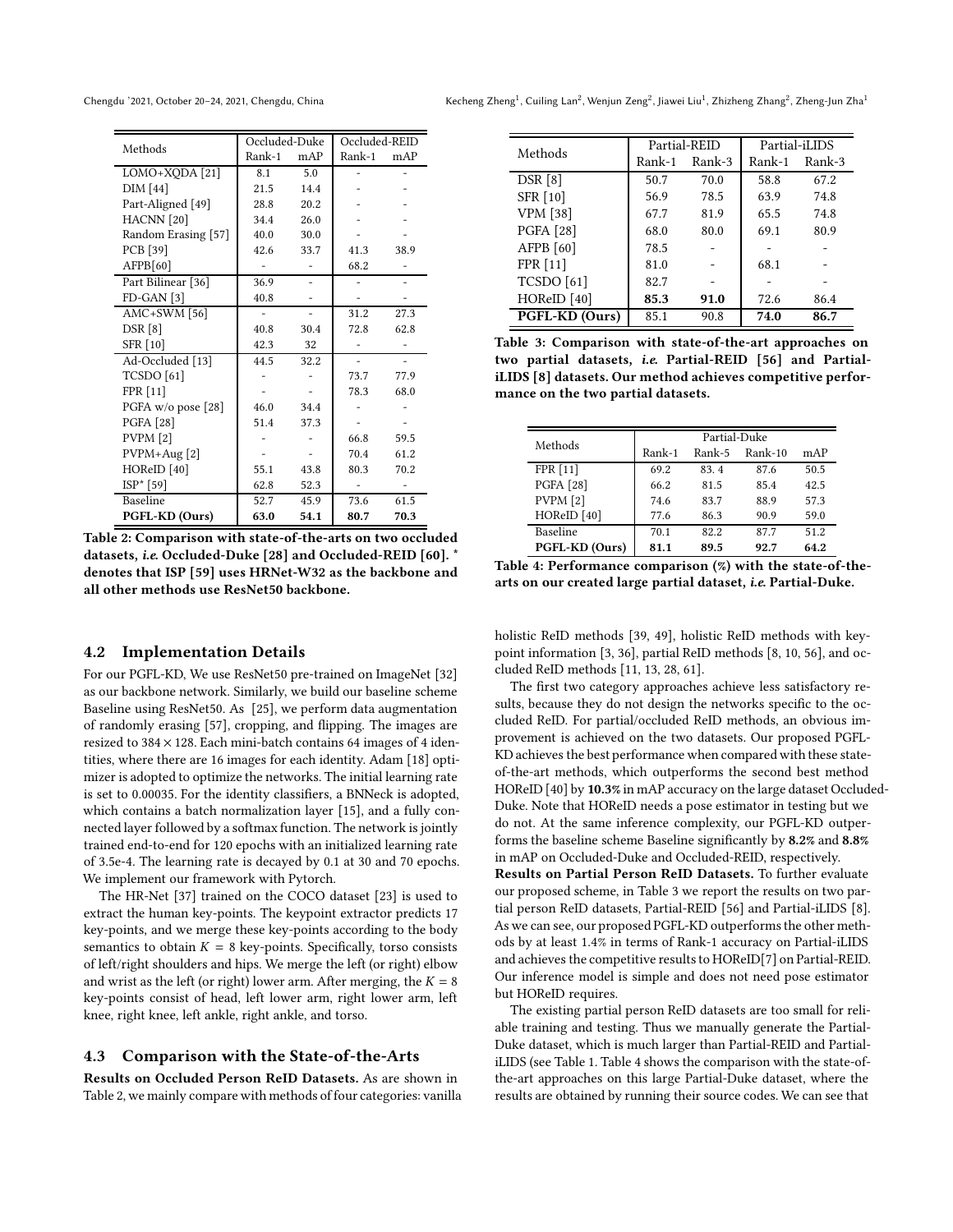<span id="page-6-0"></span>

| Methods               | Market-1501 |      | <b>DukeMTMC</b> |      |  |
|-----------------------|-------------|------|-----------------|------|--|
|                       | Rank-1      | mAP  | Rank-1          | mAP  |  |
| PCB [39]              | 92.3        | 77.4 | 81.8            | 66.1 |  |
| VPM [38]              | 93.0        | 80.8 | 83.6            | 72.6 |  |
| BOT [25]              | 94.1        | 85.7 | 86.4            | 76.4 |  |
| GCP [29]              | 95.2        | 88.9 | 87.9            | 78.6 |  |
| SPReID [17]           | 92.5        | 81.3 |                 |      |  |
| MGCAM <sup>[34]</sup> | 83.8        | 74.3 | 46.7            | 46.0 |  |
| MaskReID [30]         | 90.0        | 75.3 |                 |      |  |
| ISP [59]              |             |      | 88.7            | 78.9 |  |
| PDC [35]              | 84.2        | 63.4 |                 |      |  |
| Pose-transfer [24]    | 87.7        | 68.9 | 30.1            | 28.2 |  |
| PSE [33]              | 87.7        | 69.0 | 27.3            | 30.2 |  |
| <b>PGFA</b> [28]      | 91.2        | 76.8 | 82.6            | 65.5 |  |
| HOReID [7]            | 94.2        | 84.9 | 86.9            | 75.6 |  |
| GASM <sup>[9]</sup>   | 95.3        | 84.7 | 88.3            | 74.4 |  |
| Baseline              | 94.0        | 85.2 | 86.3            | 76.1 |  |
| PGFL-KD (Ours)        | 95.3        | 87.2 | 89.6            | 79.5 |  |

Table 5: Comparison with state-of-the-arts on two holistic datasets, Market-1501 and DukeMTMTc-reID.

our proposed PGFL-KD achieves the best performance, which outperforms the second best method by 5.2% in mAP accuracy. Results on Holistic Person ReID Datasets. In considering the practical applications where both occluded and holistic person matching is needed, it is expected that a method designed for occluded person ReID should work for holistic person ReID. We compare with the state-of-the-art approaches on holistic person ReID in Table [5.](#page-6-0) We also compare with the vanilla ReID methods [\[25,](#page-8-43) [38](#page-8-22), [39\]](#page-8-12), the ReID methods with human-parsing information [\[17,](#page-8-49) [30,](#page-8-51) [34,](#page-8-50) [59\]](#page-9-4), and the holistic ReID methods with key-points information [\[9,](#page-8-55) [24](#page-8-53), [28](#page-8-21), [33,](#page-8-54) [35](#page-8-52)].

We can see that our proposed PGFL-KD achieves the competitive results on the holistic person ReID datasets. It is mentioned that our model uses only the vanilla ResNet model in testing, which does not introduce additional computational complexity and does not need a pose estimator.

## 4.4 Ablation Studies

In this section, we conduct ablation studies to evaluate the effectiveness of designs in the proposed PGFL-KD. PGFL-KD consists of a main branch (MB), and two pose-guided branches, i.e., a foregroundenhanced branch (FEB), and a body part semantics aligned branch (SAB). Occluded-Duke is a larger occluded dataset, which can better reflect the effectiveness of the models. Table [6](#page-6-1) shows the results. Model-1 denotes our Baseline, where ResNet50 network is trained followed by ReID loss. We denote whether SAB/FEB is enabled (denoted by On) or not (denoted by Off) in training in the column titled by  $\mathcal S$  (means Switch). For all these schemes, the global feature  $f_G$  of the MB is used for testing.

Effectiveness of SAB. As shown in Table [6,](#page-6-1) we denote our interaction based optimization in SAB as  $I$ , and multi-part contrastive loss (for knowledge distillation) in SAB as M (see Section [3.3\)](#page-3-0). We

<span id="page-6-1"></span>

|                      |     | SAB |              | <b>FEB</b>  |          |                |      |
|----------------------|-----|-----|--------------|-------------|----------|----------------|------|
| Index (Scheme)       | S   |     | м            |             |          | R <sub>1</sub> | mAP  |
| 1 (Baseline)         | Off | ×   | $\times$     | Off         | $\times$ | 52.7           | 45.9 |
| $2(MB+SAB)$          | On  | ×   | $\times$     | Off         | $\times$ | 54.0           | 46.5 |
| $3$ (MB+SAB w/I)     | On  | ✓   | ×            | Off         | ×        | 56.4           | 48.1 |
| $4$ (MB+SAB w/ IM)   | On. |     |              | Off         | $\times$ | 59.4           | 52.0 |
| $5$ (MB-SAB+FEB)     | On  | ◡   | $\checkmark$ | On          | $\times$ | 61.2           | 52.1 |
| $6$ (MB-SAB+FEB w/C) | On) |     |              | $_{\rm On}$ |          | 63.0           | 54.1 |

Table 6: Effectiveness of our designs in the proposed PGFL-KD on Occluded-Duke. It consists of a main branch (MB), and two pose-guided branches, i.e., a foreground-enhanced branch (FEB), and a body part semantics aligned branch (SAB). We denote the interaction-based otimization in SAB by  $I$ , multi-part contrastive loss in SAB by  $M$ , and consistent loss in FEB by C. Note that for all these schemes, the global feature  $f_G$  of the MB is used for testing.

denote Model-2 (MB+SAB) as a scheme when we add the SAB without  $I$  and  $M$ , where the part semantics aligned feature  $f_P$  is followed by ReID loss. Then the SAB plays a role of regularizing the backbone feature learning. We can see that Model-2 outperforms Baseline by 0.6%/1.3% in mAP/Rank-1.

When the interaction based optimization  $I$  of SAB is used, *i.e.*, Model-3 (MB+SAB  $w/ I$ ), the performance is further improved by 1.6%/2.4% in mAP/Rank-1 in comparison with Model-2 (MB+SAB). This demonstrates the effectiveness of our proposed interactionbased training in promoting the semantics alignment for the global feature. In Model-4 (MB+SAB w/  $IM$ ), the using of the proposed multi-part contrastive loss  $(M)$  explicitly enhances the channelwise feature alignment of the global feature guided by the local part features of the SAB, which brings additional 3.9%/3.0% gain in mAP/Rank-1.

Effectiveness of FEB. We denote the consistent loss (for knowledge distillation) in FEB as  $C$ . On top of Model-4 (MB+SAB w/IM), when adding the FEB without  $C$ , we denote the scheme as Model-5 (MB-SAB), where the foreground-enhanced feature  $f_E$  is followed by ReID loss. In this case, the FEB regularizes the feature learning of the backbone network. The performance is significantly improved by 0.1%/1.8% in mAP/Rank-1 over Model-4 (MB+SAB w/ IM). The foreground-enhanced operation in FEB intends to emphasise the features of visible body parts while alleviating the interference of obstructions and background. When we explicitly distilling the knowledge from the FEB to the MB by adding consistent loss (i.e., C enabled), we can see that Model-6 (MB-SAB + FEB  $w / C$ ) is much superior than Model-5 that without using consistent loss. Model-6 represents our final scheme PGFL-KD. Thanks to our designs, it outperforms Baseline significantly by 8.2%/10.3% in mAP/Rank-1.

Effectiveness of Multi-part Constrastive Loss vs. Consistent Loss for the SAB. To distill knowledge from the body part semantics aligned feature  $fp$  in the SAB to the global feature  $f_G$  in the MB, we use multi-part constrastive loss  $(\mathcal{L}_{MCL})$  for better alignment. Table [7](#page-7-0) shows that replacing this contrastive loss with a consistent loss  $\mathcal{L}_{CL}$  (similar to Eq.[\(4\)](#page-3-1) in SAB, there is a 3.9% drop in mAP accuracy.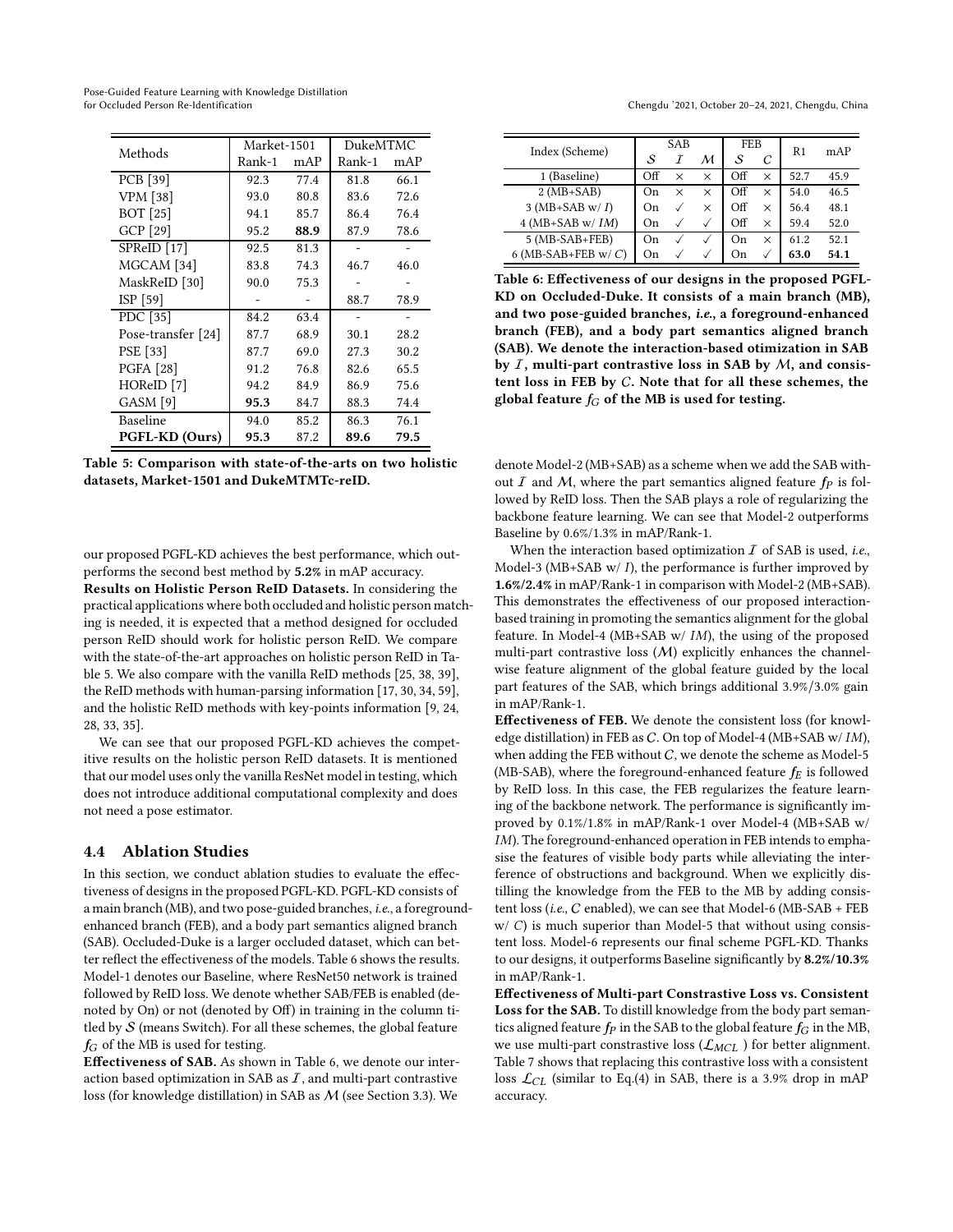<span id="page-7-0"></span>Chengdu '2021, October 20-24, 2021, Chengdu, China

, Cuiling Lan $^2$ , Wenjun Zeng $^2$ , Jiawei Liu $^1$ , Zhizheng Zhang $^2$ , Zheng-Jun Zha $^1$ 

| Method                                 | Rank-1 | mAP |  |
|----------------------------------------|--------|-----|--|
| $MB$ + FEB + SAB w $\mathcal{L}_{CL}$  |        |     |  |
| $MB$ + FEB + SAB w $\mathcal{L}_{MCL}$ | 63.0   |     |  |

Table 7: Effectiveness of using different knowledge distillation losses for the SAB in our PGFL-KD on Occluded-Duke.

<span id="page-7-1"></span>

Figure 3: Evaluation of the proposed PGFL-KD with different values of parameter on Occluded-Duke. (a) multi-part contrastive loss  $\lambda_{mcl}$ ;(b) consistent loss  $\lambda_{cl}$ .

<span id="page-7-2"></span>

| <b>Feature for Testing</b>      | <b>FLOPS</b> | Param   | Rank-1 | mAP  |
|---------------------------------|--------------|---------|--------|------|
| Global Feature $f_G$ (Baseline) | 8.98G        | 39.89M  | 52.7   | 459  |
| Global Feature $f_G$ (PGFL-KD)  | 8.98G        | 39.89M  | 63.0   | 54.1 |
| Body Part Feature fp            | 24.75G       | 116.09M | 571    | 46.7 |
| Body Part Fused Feature $f_V$   | 24.75G       | 117.54M | 62.8   | 53.0 |
| Foreground Feature $f_F$        | 24.72G       | 103.51M | 58.3   | 47.3 |
| Foreground Fused Feature $f_E$  | 24.72G       | 104.95M | 63.4   | 54.6 |
|                                 |              |         |        |      |

Table 8: Performance (%) and inference complexity comparisons when we use different features for matching for our PGFL-KD on Occluded-Duke.

Influence of Different Hyper-parameters. We study the influence of different hyper-parameters on the performance. Figure [3](#page-7-1) shows the results. We can see that when  $\lambda_{cl} = 0.25$  and  $\lambda_{mcl} = 0.25$ , PGFL-KD presents the best performance (in mAP).

# 4.5 Different Features for Matching and Inference Complexity

For our PGFL-KD scheme, we compare the performance when we use different features for matching in inference, and show the re-sults in Table [8.](#page-7-2) 1) When we use the global feature  $f_G$  in testing, ours significantly outperforms Baseline by 8.3%/10.3% in term of mAP/Rank-1. This is only 0.5%/0.4% inferior to the best performance in term of mAP/Rank-1 which need to use pose information in testing. Through pose-guided interaction learning (i.e., knowledge distillation and interaction-based training), we get rid of the dependency on the pose estimator, retaining high performance and low computational complexity in the test. The computational complexity is the same as Baseline, which is about 1/3 of the schemes which need a pose estimator. 2) Body part feature  $f_P$ only or foreground feature  $f_P$  only is less effective since it lacks the global information. In contrast,  $f_G$  still preserves global information while inheriting the merits of pose-guided features. 3) The ensemble of the features ( $f_E$  and  $f_V$ ) further brings slight gain (about 0.5 in mAP). However, their computational complexity is

<span id="page-7-3"></span>

| Method           | Time  | Method             | Time  |
|------------------|-------|--------------------|-------|
| DSR [8]          | 4.84s | <b>SFR [10]</b>    | 4.65s |
| <b>PGFA</b> [28] | 0.82s | PGFA w/o pose [28] | 0.12s |
| <b>PCB</b> [39]  | 0.09s | PGFL-KD (Ours)     | 0.08s |

| Table 9: Inference speed (seconds per query) on Occluded- |  |  |  |
|-----------------------------------------------------------|--|--|--|
| Duke.                                                     |  |  |  |

<span id="page-7-4"></span>

Figure 4: Visualization of the feature corresponds for our PGFL-KD scheme, where the responses for Baseline and the original images are shown in Figure [1.](#page-0-0)

about three times greater than that of using only the global feature.

We compare the inference speed of our method with PCB [\[39](#page-8-12)], the partial re-id methods (DSR [\[8](#page-8-18)], and SFR [\[10](#page-8-40)]), and the occluded re-id methods PGFA [\[28](#page-8-21)]. Table [9](#page-7-3) shows that our method is much faster than other methods DSR [\[8\]](#page-8-18), and SFR [\[10\]](#page-8-40) because there is no time-consuming feature map matching during inference in our method. Ours has similar inference speed with PGFA w/o pose [\[28](#page-8-21)] but achieves much better performance (see Table [2\)](#page-5-0)

## 4.6 Feature Visualization

As discussed in Section 3.2 and 3.3, we expect to let the main branch ignore the interference from obstructions/background and learn semantics aligned representations. We visualize the feature responses F of our PGFL-KD in Figure [4,](#page-7-4) where the responses for Baseline are shown in Figure [1](#page-0-0) (b). In Figure [1](#page-0-0) (b), for the regions with objects occluding persons (i.e., obstructions), the networks usually mistakenly generate high responses by regarding them as discriminative person regions. With the guidance of FEB and SAB, the PGFL-KD focuses on the regions more related to foreground objects compared with Baseline.

# 5 CONCLUSION

In this paper, we propose a network named Pose-Guided Feature Learning with Knowledge Distillation (PGFL-KD). PGFL-KD consists of a main branch (MB), a foreground-enhanced branch (FEB), and a body part semantics aligned branch (SAB). Specifically, the FEB intends to emphasise the features of visible body parts while excluding the interference of obstructions and background (i.e., foreground feature alignment). The SAB encourages different channel groups to focus on different body parts to have body part semantics aligned representation. To get rid of the dependency on pose information and have a model of low complexity when testing, we regularize the main branch to learn the merits of the FEB and SAB through knowledge distillation and interaction-based training. Extensive experiments on occluded, partial, and holistic ReID tasks show the effectiveness of our proposed network and validate the superiority of PGFL-KD over various state-of-the-art methods.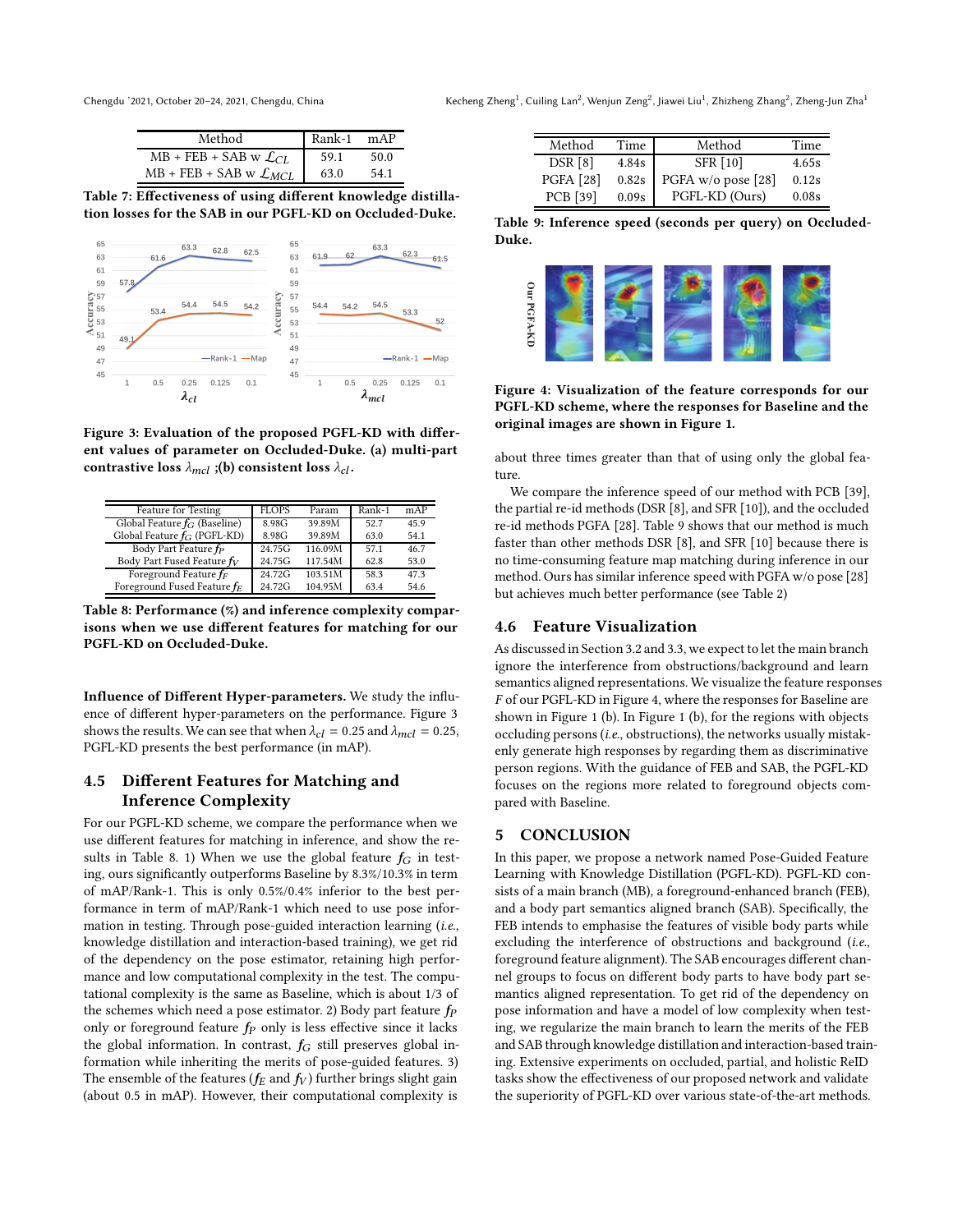### 6 ACKNOWLEDGMENTS

This work was in part supported by the National Key R&D Program of China under Grand 2020AAA0105702, National Natural Science Foundation of China (NSFC) under Grants U19B2038 and 61620106009, and China Postdoctoral Science Foundation Funded Project under Grant 2020M671898.

#### REFERENCES

- <span id="page-8-27"></span>[1] Xing Fan, Hao Luo, Xuan Zhang, Lingxiao He, Chi Zhang, and Wei Jiang. 2018. Scpnet: Spatial-channel parallelism network for joint holistic and partial person re-identification. 19–34.
- <span id="page-8-17"></span>[2] Shang Gao, Jingya Wang, Huchuan Lu, and Zimo Liu. 2020. Pose-guided Visible Part Matching for Occluded Person ReID. In CVPR. 11744–11752.
- <span id="page-8-39"></span>[3] Yixiao Ge, Zhuowan Li, Haiyu Zhao, Guojun Yin, Shuai Yi, Xiaogang Wang, et al. 2018. FD-GAN: Pose-guided feature distilling GAN for robust person reidentification. 1222–1233.
- <span id="page-8-0"></span>[4] Shaogang Gong, Marco Cristani, Shuicheng Yan, and Chen Change Loy. 2014. Person Re-Identification. 301–313 pages.
- <span id="page-8-30"></span>[5] Jianping Gou, Baosheng Yu, Stephen John Maybank, and Dacheng Tao. 2021. Knowledge distillation: A survey. IJCV (2021).
- <span id="page-8-31"></span>[6] Tengda Han, Weidi Xie, and Andrew Zisserman. 2020. Self-supervised Cotraining for Video Representation Learning. 33 (2020).
- <span id="page-8-47"></span>[7] Yi Hao, NannanWang, Jie Li, and Xinbo Gao. 2019. HSME Hypersphere Manifold Embedding for Visible Thermal Person Re-identification. In AAAI.
- <span id="page-8-18"></span>[8] Lingxiao He, Jian Liang, Haiqing Li, and Zhenan Sun. 2018. Deep spatial feature reconstruction for partial person re-identification: Alignment-free approach. In CVPR. 7073–7082.
- <span id="page-8-55"></span>[9] Lingxiao He and Wu Liu. 2020. Guided Saliency Feature Learning for Person Re-identification in Crowded Scenes. In ECCV. 357–373.
- <span id="page-8-40"></span>[10] Lingxiao He, Zhenan Sun, Yuhao Zhu, and Yunbo Wang. 2018. Recognizing partial biometric patterns. arXiv preprint arXiv:1810.07399 (2018).
- <span id="page-8-19"></span>[11] Lingxiao He, Yinggang Wang, Wu Liu, He Zhao, Zhenan Sun, and Jiashi Feng. 2019. Foreground-aware pyramid reconstruction for alignment-free occluded person re-identification. In ICCV. 8450–8459.
- <span id="page-8-6"></span>[12] Alexander Hermans, Lucas Beyer, and Bastian Leibe. 2017. In Defense of the Triplet Loss for Person Re-Identification. arXiv preprint arXiv:1703.07737 (2017).
- <span id="page-8-41"></span>[13] Houjing Huang, Dangwei Li, Zhang Zhang, Xiaotang Chen, and Kaiqi Huang. 2018. Adversarially occluded samples for person re-identification. In CVPR. 5098–5107.
- <span id="page-8-26"></span>[14] Sara Iodice and Krystian Mikolajczyk. 2018. Partial Person Re-identification with Alignment and Hallucination. 101–116.
- <span id="page-8-45"></span>[15] Sergey Ioffe and Christian Szegedy. 2015. Batch Normalization: Accelerating Deep Network Training by Reducing Internal Covariate Shift. In ICML. 448–456. [16] Xin Jin, Cuiling Lan, Wenjun Zeng, Guoqiang Wei, and Zhibo Chen. 2020.
- <span id="page-8-7"></span>Semantics-aligned representation learning for person re-identification. In AAAI.
- <span id="page-8-49"></span>[17] Mahdi M Kalayeh, Emrah Basaran, Muhittin Gökmen, Mustafa E Kamasak, and Mubarak Shah. 2018. Human semantic parsing for person re-identification. In CVPR. 1062–1071.
- <span id="page-8-44"></span>[18] Diederik P Kingma and Jimmy Ba. 2014. Adam: A method for stochastic optimization. arXiv preprint arXiv:1412.6980 (2014).
- <span id="page-8-8"></span>[19] Martin Koestinger, Martin Hirzer, Paul Wohlhart, Peter M Roth, and Horst Bischof. 2012. Large scale metric learning from equivalence constraints. In CVPR. 2288–2295.
- <span id="page-8-36"></span>[20] Wei Li, Xiatian Zhu, and Shaogang Gong. 2018. Harmonious Attention Network for Person Re-identification. In CVPR. 2285–2294.
- <span id="page-8-9"></span>[21] Shengcai Liao, Yang Hu, Xiangyu Zhu, and Stan Z Li. 2015. Person reidentification by local maximal occurrence representation and metric learning. In CVPR. 2197–2206.
- <span id="page-8-10"></span>[22] Shengcai Liao and Stan Z Li. 2015. Efficient psd constrained asymmetric metric learning for person re-identification. In ICCV. 3685–3693.
- <span id="page-8-46"></span>[23] Tsung-Yi Lin, Michael Maire, Serge Belongie, James Hays, Pietro Perona, Deva Ramanan, Piotr Dollár, and C Lawrence Zitnick. 2014. Microsoft coco: Common objects in context. In ECCV. 740–755.
- <span id="page-8-53"></span>[24] Jinxian Liu, Bingbing Ni, Yichao Yan, Peng Zhou, Shuo Cheng, and Jianguo Hu. 2018. Pose Transferrable Person Re-identification. In CVPR. 4099–4108.
- <span id="page-8-43"></span>[25] Hao Luo, Youzhi Gu, Xingyu Liao, Shenqi Lai, and Wei Jiang. 2019. Bag of tricks and a strong baseline for deep person re-identification. 0–0.
- <span id="page-8-20"></span>[26] Hao Luo, Wei Jiang, Xing Fan, and Chi Zhang. 2020. Stnreid: Deep convolutional networks with pairwise spatial transformer networks for partial person re-identification. IEEE Transactions on Multimedia (2020).
- <span id="page-8-11"></span>[27] Bingpeng Ma, Yu Su, and Frederic Jurie. 2014. Covariance descriptor based on bio-inspired features for person re-identification and face verification. Image
- <span id="page-8-21"></span>and Vision Computing 32, 6-7 (2014), 379–390. [28] Jiaxu Miao, Yu Wu, Ping Liu, Yuhang Ding, and Yi Yang. 2019. Pose-Guided Feature Alignment for Occluded Person Re-Identification. In ICCV.
- <span id="page-8-48"></span>[29] Hyunjong Park and Bumsub Ham. 2020. Relation Network for Person Reidentification. In AAAI, Vol. 34. 11839–11847.
- <span id="page-8-51"></span>[30] Lei Qi, Jing Huo, Lei Wang, Yinghuan Shi, and Yang Gao. 2018. Maskreid: A mask based deep ranking neural network for person re-identification. arXiv preprint arXiv:1804.03864 (2018).
- <span id="page-8-32"></span>[31] Ergys Ristani, Francesco Solera, Roger Zou, Rita Cucchiara, and Carlo Tomasi. 2016. Performance measures and a data set for multi-target, multi-camera tracking. In ECCV. 17–35.
- <span id="page-8-42"></span>[32] Olga Russakovsky, Jia Deng, Hao Su, Jonathan Krause, Sanjeev Satheesh, Sean Ma, Zhiheng Huang, Andrej Karpathy, Aditya Khosla, Michael S. Bernstein, Alexander C. Berg, and Li Fei-Fei. 2015. ImageNet Large Scale Visual Recognition Challenge. In ICML, Vol. 115. 211–252.
- <span id="page-8-54"></span>[33] M Saquib Sarfraz, Arne Schumann, Andreas Eberle, and Rainer Stiefelhagen. 2018. A pose-sensitive embedding for person re-identification with expanded cross neighborhood re-ranking. In CVPR. 420–429.
- <span id="page-8-50"></span>[34] Chunfeng Song, Yan Huang, Wanli Ouyang, and Liang Wang. 2018. Mask-guided contrastive attention model for person re-identification. In CVPR. 1179–1188.
- <span id="page-8-52"></span>[35] Chi Su, Jianing Li, Shiliang Zhang, Junliang Xing, Wen Gao, and Qi Tian. 2017. Pose-Driven Deep Convolutional Model for Person Re-identification. In ICCV. 3980–3989.
- <span id="page-8-38"></span>[36] Yumin Suh, Jingdong Wang, Siyu Tang, Tao Mei, and Kyoung Mu Lee. 2018. Part-Aligned Bilinear Representations for Person Re-identification. In ECCV. 418– 437.
- <span id="page-8-28"></span>[37] Ke Sun, Bin Xiao, Dong Liu, and Jingdong Wang. 2019. Deep High-Resolution Representation Learning for Human Pose Estimation. In CVPR.
- <span id="page-8-22"></span>[38] Yifan Sun, Qin Xu, Yali Li, Chi Zhang, Yikang Li, Shengjin Wang, and Jian Sun. 2019. Perceive where to focus: Learning visibility-aware part-level features for partial person re-identification. In CVPR. 393–402.
- <span id="page-8-12"></span>[39] Yifan Sun, Liang Zheng, Yi Yang, Qi Tian, and Shengjin Wang. 2018. Beyond part models: Person retrieval with refined part pooling (and a strong convolutional baseline). In ECCV. 480–496.
- <span id="page-8-23"></span>[40] Guan'an Wang, Shuo Yang, Huanyu Liu, Zhicheng Wang, Yang Yang, Shuliang Wang, Gang Yu, Erjin Zhou, and Jian Sun. 2020. High-Order Information Matters: Learning Relation and Topology for Occluded Person Re-Identification. In CVPR. 6449–6458.
- <span id="page-8-13"></span>[41] Wen Wang, Yang Cao, Jing Zhang, Fengxiang He, Zheng-Jun Zha, Yonggang Wen, and Dacheng Tao. 2021. Exploring Sequence Feature Alignment for Domain Adaptive Detection Transformers. arXiv preprint arXiv:2107.12636 (2021).
- [42] Yang Yang, Jimei Yang, Junjie Yan, Shengcai Liao, Dong Yi, and Stan Z Li. 2014. Salient color names for person re-identification. In ECCV. 536-551.
- <span id="page-8-14"></span>[43] Mang Ye, Jianbing Shen, Gaojie Lin, Tao Xiang, Ling Shao, and Steven CH Hoi. 2021. Deep learning for person re-identification: A survey and outlook. TPAMI (2021).
- <span id="page-8-34"></span>[44] Qian Yu, Xiaobin Chang, Yi-Zhe Song, Tao Xiang, and Timothy M Hospedales. 2017. The devil is in the middle: Exploiting mid-level representations for crossdomain instance matching. arXiv preprint arXiv:1711.08106 (2017).
- <span id="page-8-24"></span>[45] Wei Zhai, Yang Cao, Zheng-Jun Zha, HaiYong Xie, and Feng Wu. 2020. Deep structure-revealed network for texture recognition. In Proceedings of the IEEE/CVF Conference on Computer Vision and Pattern Recognition. 11010–11019.
- <span id="page-8-29"></span>[46] Jing Zhang, Zhe Chen, and Dacheng Tao. 2021. Towards high performance human keypoint detection. International Journal of Computer Vision (2021), 1–24.
- <span id="page-8-1"></span>[47] Jing Zhang and Dacheng Tao. 2020. Empowering things with intelligence: a survey of the progress, challenges, and opportunities in artificial intelligence of things. IEEE Internet of Things Journal 8, 10 (2020), 7789–7817.
- <span id="page-8-2"></span>[48] Zhizheng Zhang, Cuiling Lan, Wenjun Zeng, and Zhibo Chen. 2019. Densely Semantically Aligned Person Re-Identification. In CVPR.
- <span id="page-8-35"></span>[49] Liming Zhao, Xi Li, Yueting Zhuang, and Jingdong Wang. 2017. Deeply-Learned Part-Aligned Representations for Person Re-identification. In ICCV. 3239–3248.
- <span id="page-8-3"></span>[50] Kecheng Zheng, Cuiling Lan, Wenjun Zeng, Zhizheng Zhang, and Zheng-Jun Zha. 2021. Exploiting Sample Uncertainty for Domain Adaptive Person Re-Identification. In AAAI, Vol. 35. 3538–3546.
- <span id="page-8-4"></span>[51] Kecheng Zheng, Wu Liu, Lingxiao He, Tao Mei, Jiebo Luo, and Zheng-Jun Zha. 2021. Group-aware Label Transfer for Domain Adaptive Person Reidentification. In CVPR.
- <span id="page-8-15"></span>[52] Kecheng Zheng, Wu Liu, Jiawei Liu, Zheng-Jun Zha, and Tao Mei. 2020. Hierarchical Gumbel Attention Network for Text-based Person Search. In ACM MM. 3441–3449.
- <span id="page-8-33"></span>[53] Liang Zheng, Liyue Shen, Lu Tian, Shengjin Wang, Jingdong Wang, and Qi Tian. 2015. Scalable person re-identification: A benchmark. In ICCV. 1116–1124.
- <span id="page-8-5"></span>[54] Liang Zheng, Yi Yang, and Alexander G Hauptmann. 2016. Person reidentification: Past, present and future. arXiv preprint arXiv:1610.02984 (2016). [55] Wei-Shi Zheng, Shaogang Gong, and Tao Xiang. 2013. Reidentification by rela-
- <span id="page-8-16"></span>tive distance comparison. TPAMI 35, 3 (2013), 653–668. [56] Wei-Shi Zheng, Xiang Li, Tao Xiang, Shengcai Liao, Jianhuang Lai, and Shao-
- <span id="page-8-25"></span>gang Gong. 2015. Partial Person Re-Identification. In ICCV. 4678–4686.
- <span id="page-8-37"></span>[57] Zhun Zhong, Liang Zheng, Guoliang Kang, Shaozi Li, and Yi Yang. 2017. Random erasing data augmentation. arXiv preprint arXiv:1708.04896 (2017).